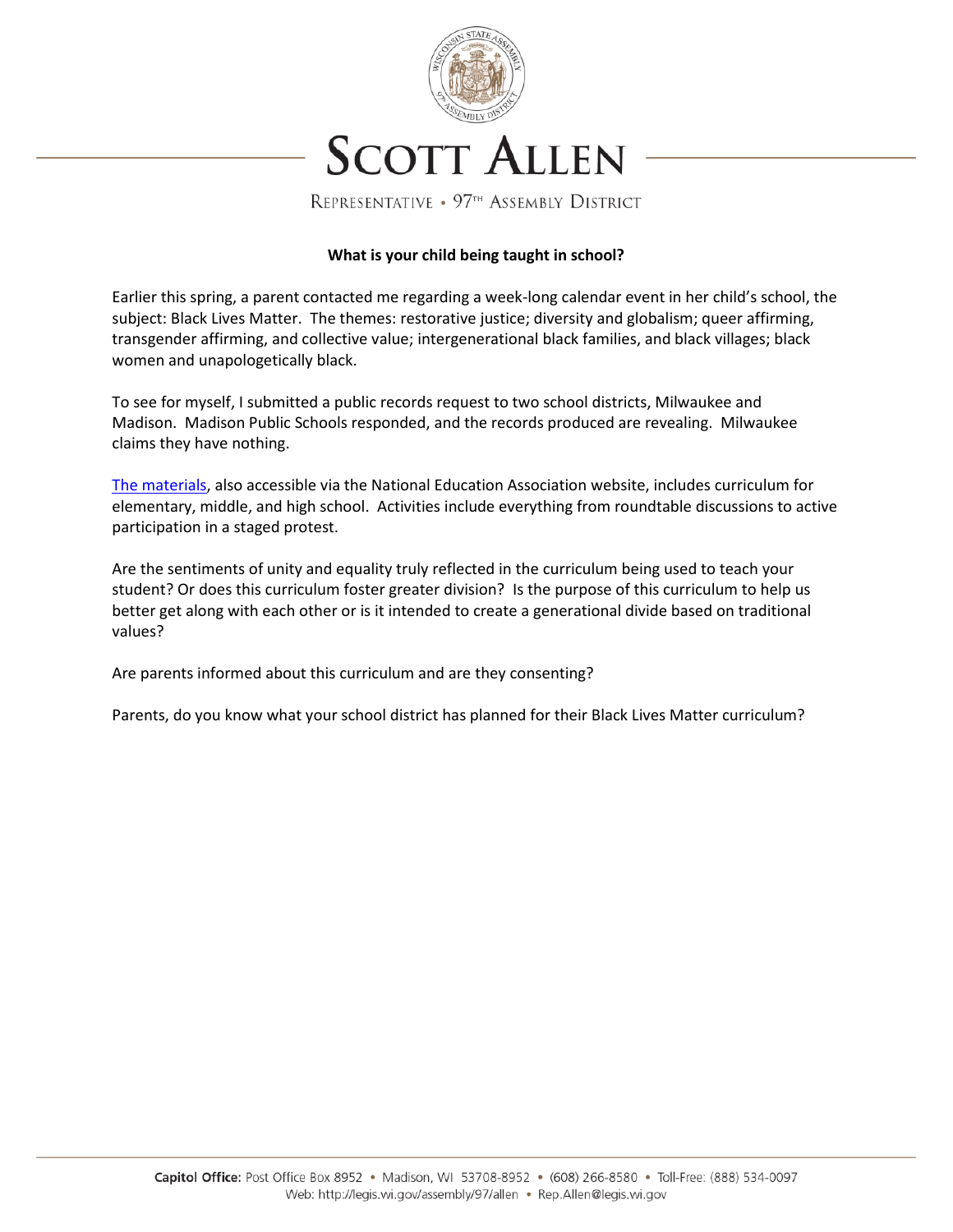

## **What is your child being taught in school?**

What is your child being taught in school?

Earlier this year, a parent contacted me regarding a week-long calendar event in her child's school on Black Lives Matter. Concerned about some of the viewpoints, I submitted an open records request, and discovered what educators are really teaching our children in public schools.

In th[e materials](https://drive.google.com/drive/u/0/folders/1LGslwJwhXvpVnDgw0uC-n794l6EGzpuH) provided by the Black Lives Matter Organization to the Madison Public Schools, one of the guiding principles is restorative justice, described as "Intentionally build and nurture a beloved community that is bonded together through a beautiful struggle that is restorative, not depleting."

As part of the BLM curriculum, students are encouraged to stage a protest for one of their weekly activities. The photo below, taken by a Kenosha photographer, shows the damage done by recent protests in Wisconsin. Is staging a protest how we should be teaching young, impressionable students to exercise their right to free speech?

Real restorative justice, as more commonly defined, is "a system of criminal justice which focuses on the rehabilitation of offenders through reconciliation with victims and the community at large. "Healing and reconciliation" is not the burning of people's businesses and homes.

There is no doubt in my mind that we need more communities to practice proper restorative justice in Wisconsin. " I look forward to listening and partaking in these discussions on the Speaker's Task Force on Criminal Justice that was announced last month.

Black lives do matter. However, Americans, and our school children, should not be forced to stand with an organization that actively seeks to divide us, one which encourages protests rather than peaceful communication, undermine American identity, indoctrinate our children and in reality hurts the lives of Black Americans in Wisconsin, and the United States.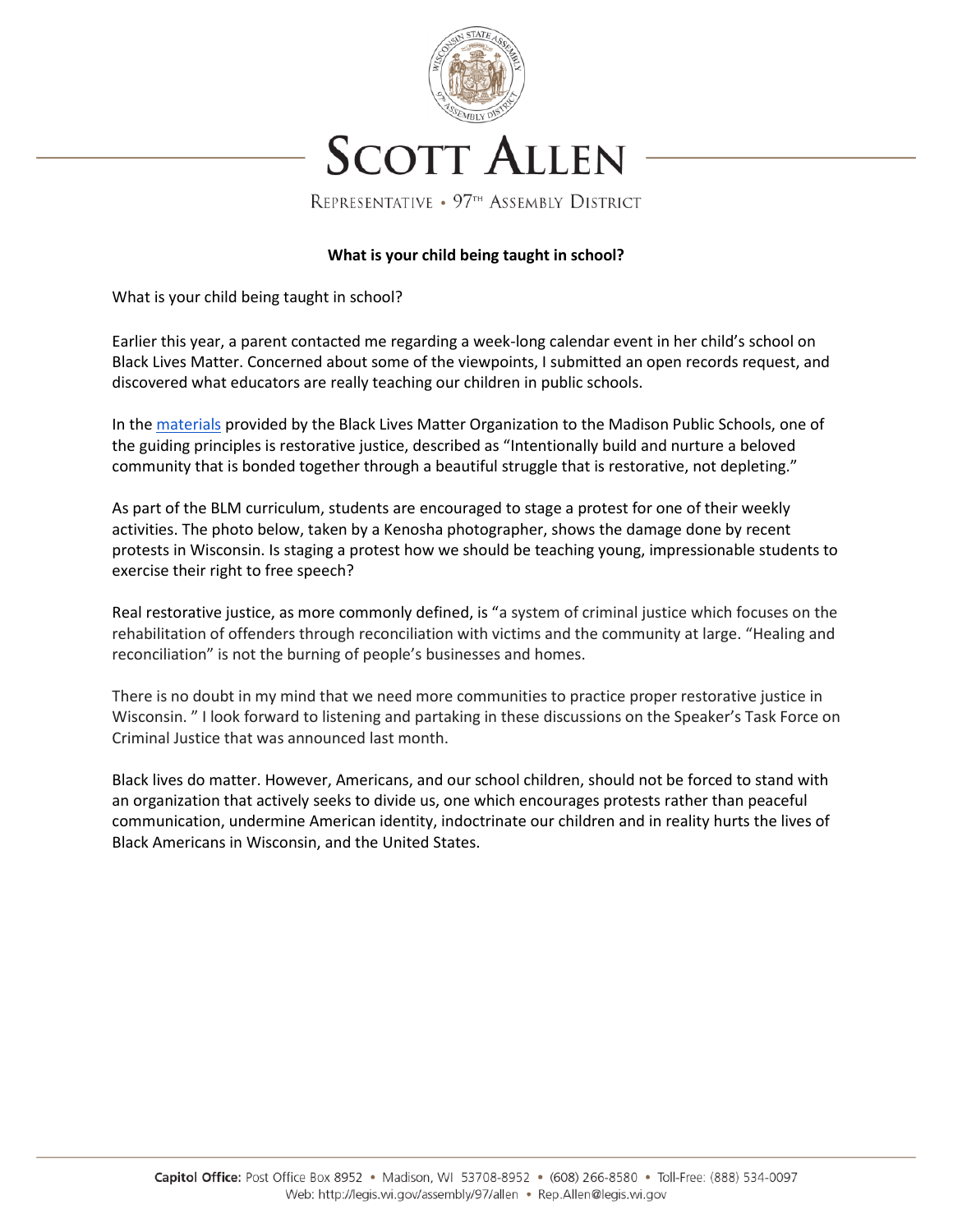

#### **What is your child learning about families?**

Earlier this year, a concerned constituent contacted my office regarding new subject matter at her child's school. Following an open records request and a thorough examination of the materials, it is fair to say that some questions should be asked. Parents, have you asked what your child is learning in school recently?

If your school is teaching the Black Lives Matter (BLM[\) curriculum](https://drive.google.com/drive/u/0/folders/1LGslwJwhXvpVnDgw0uC-n794l6EGzpuH) for public schools then your child may be learning about Black Villages.

"Black Villages," according to BLM, is defined as a "disrupt[ion of] the western-prescribed nuclear family structure requirement by supporting each other as extended families and "villages" that collectively care for one another, especially our children, to the degree that mothers, parents, and children are comfortable."

Being a single parent is one of the toughest jobs imaginable. As individuals and a community, it is a worthy goal to support these families. If the curriculum is teaching us to be tolerant of all viewpoints, why is it simultaneously a goal to "disrupt the western-prescribed nuclear family structure"? There is well-supported research that demonstrates the fact that children born into stable families, with parents present in their lives, are the least likely to suffer from poverty.

Poverty among married black families been in the single digits since 1994.<sup>1</sup> Poverty for single-parent black families has averaged over twenty percent for black fathers<sup>2</sup> and over thirty-five percent for black mothers.<sup>3</sup> If we care about black lives, shouldn't we be encouraging pathways to success?

According to data from the National Center for Education Statistics, "Children living in married-couple households had the lowest poverty rate (8%). This pattern was generally observed across most racial/ethnic groups."

Social Scientist Charles Murray observed that "men and women who get married, stay married, and have children within marriage are more likely to be in, and to stay in, the middle or upper

 $\overline{\phantom{a}}$ 

<sup>1</sup>Duffin, Published by Erin, and Sep 18. "Poverty Rate of Black Married-Couple Families U.S. 2019." *Statista*, 18 Sept. 2020, [https://www.statista.com/statistics/205097/percentage-of-poor-black-married-couple-families-in-the](https://www.statista.com/statistics/205097/percentage-of-poor-black-married-couple-families-in-the-us/)[us/.](https://www.statista.com/statistics/205097/percentage-of-poor-black-married-couple-families-in-the-us/)

<sup>2</sup> Duffin, Published by Erin, and Sep 18. "Poverty Rate of Black Single Fathers U.S. 2019." *Statista*, 18 Sept. 2020, [https://www.statista.com/statistics/205104/percentage-of-poor-black-families-with-a-male-householder-in-the](https://www.statista.com/statistics/205104/percentage-of-poor-black-families-with-a-male-householder-in-the-us/)[us/.](https://www.statista.com/statistics/205104/percentage-of-poor-black-families-with-a-male-householder-in-the-us/)

<sup>3</sup> Duffin, Published by Erin, and Sep 18. "Poverty Rate of Black Single Mothers U.S. 2019." *Statista*, 18 Sept. 2020, [https://www.statista.com/statistics/205114/percentage-of-poor-black-families-with-a-female-householder-in-the](https://www.statista.com/statistics/205114/percentage-of-poor-black-families-with-a-female-householder-in-the-us/)[us/.](https://www.statista.com/statistics/205114/percentage-of-poor-black-families-with-a-female-householder-in-the-us/)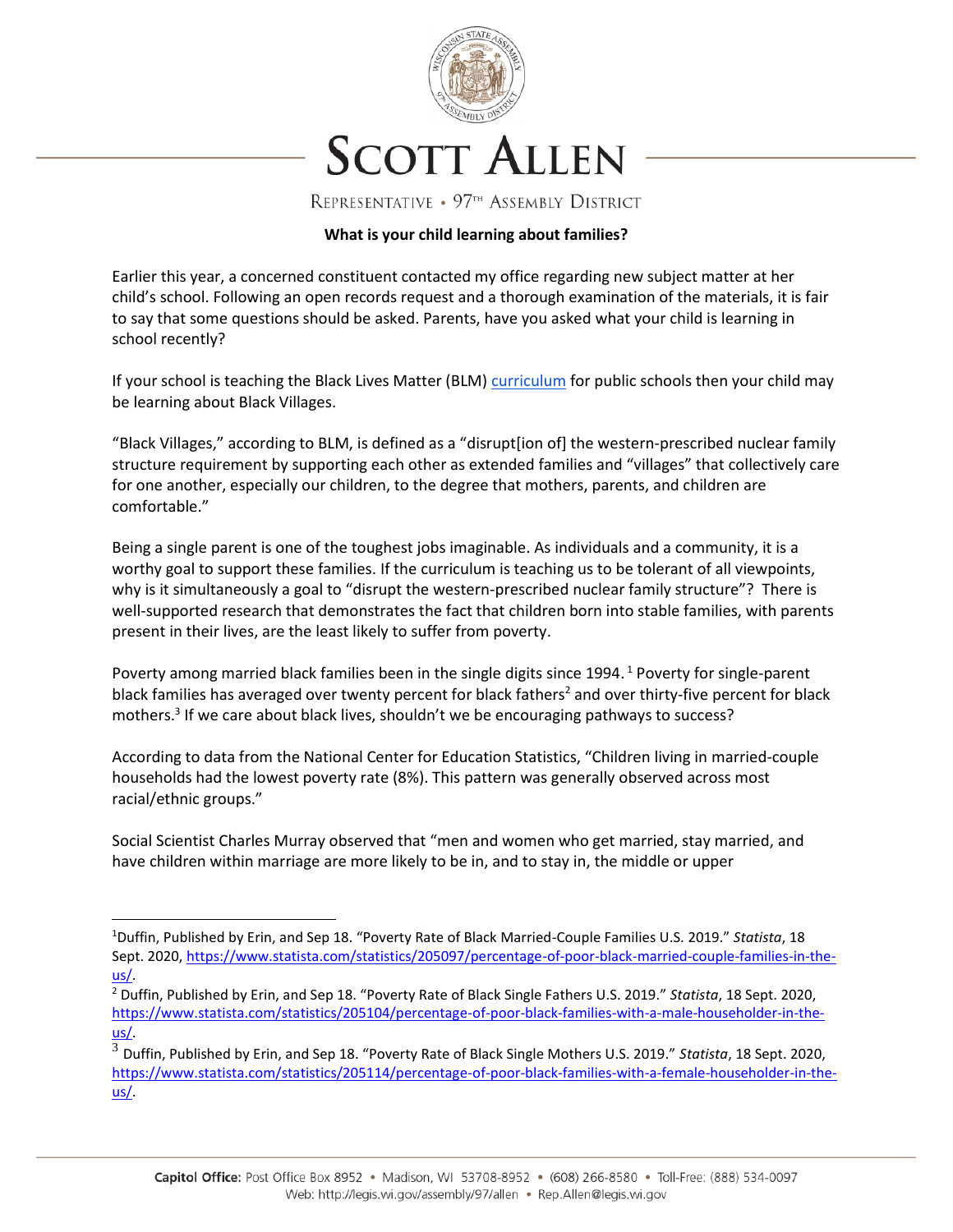

class."<sup>4</sup> Nicholas Zill testified before Congress during the Clinton era that 45% of children living in singleparent families lived in poverty, versus just 8% of children in married-couple families.

Recent research cited by the U.S. Health and Human Services (HHS) affirms the efficacy of marriedcouple families. "[Ninety-five] percent of millennials who married first are not poor, compared to 72 percent who had children first."<sup>5</sup> Additionally, "71 percent who married before having children made it into the middle or higher end of the income distribution by the time they are age 28-34. By comparison, only 41 percent of millennials from lower-income families who had children first made it into the middle or higher end of the distribution when they reached ages 28-34."<sup>6</sup>

Experts have been discussing the impact of "adverse childhood experiences,"<sup>7</sup> or "ACEs" in early childhood development. The term is used to describe all types of abuse, neglect, and other traumatic experiences occurring to individuals under age 18. Among the most severe and most common is the disappearance of a parent, just behind physical abuse and substance abuse. By actively supporting the disruption of families, the Black Lives Matter curriculum is normalizing unnecessary trauma into a child's life, and perpetuating the cycle of poverty.

Everyone knows that sometimes marriages and relationships just don't work out, and no one should be criticized for that. We as a society should consistently encourage the regular presence of both parents in a child's life, actively engaging with them to promote education, growth and success.

With Wisconsin falling behind other states in educational outcomes, should we devote time in the classroom to perpetuate a debunked radical ideology that destroys the family?

l 4 "Are 'Family Values' Outdated?" *The New York Times*, The New York Times,

[http://www.nytimes.com/roomfordebate/2012/04/24/are-family-values-outdated/stronger-families-stronger](http://www.nytimes.com/roomfordebate/2012/04/24/are-family-values-outdated/stronger-families-stronger-societies)[societies.](http://www.nytimes.com/roomfordebate/2012/04/24/are-family-values-outdated/stronger-families-stronger-societies)

<sup>5</sup> "Research Shows Importance of 'Success Sequence.'" *Administration for Children and Families*, [https://www.acf.hhs.gov/blog/2017/06/research-shows-importance-of-success-sequence.](https://www.acf.hhs.gov/blog/2017/06/research-shows-importance-of-success-sequence)

<sup>6</sup> "Research Shows Importance of 'Success Sequence.'" *Administration for Children and Families*, [https://www.acf.hhs.gov/blog/2017/06/research-shows-importance-of-success-sequence.](https://www.acf.hhs.gov/blog/2017/06/research-shows-importance-of-success-sequence)

<sup>7</sup> "Averse Childhood Experiences: looking at how ACEs affect our lives & society." *Centers for Disease Control and Prevention Infographic*, 22 Feb 2013.

[https://vetoviolence.cdc.gov/apps/phl/resource\\_center\\_infographic.html.](https://vetoviolence.cdc.gov/apps/phl/resource_center_infographic.html)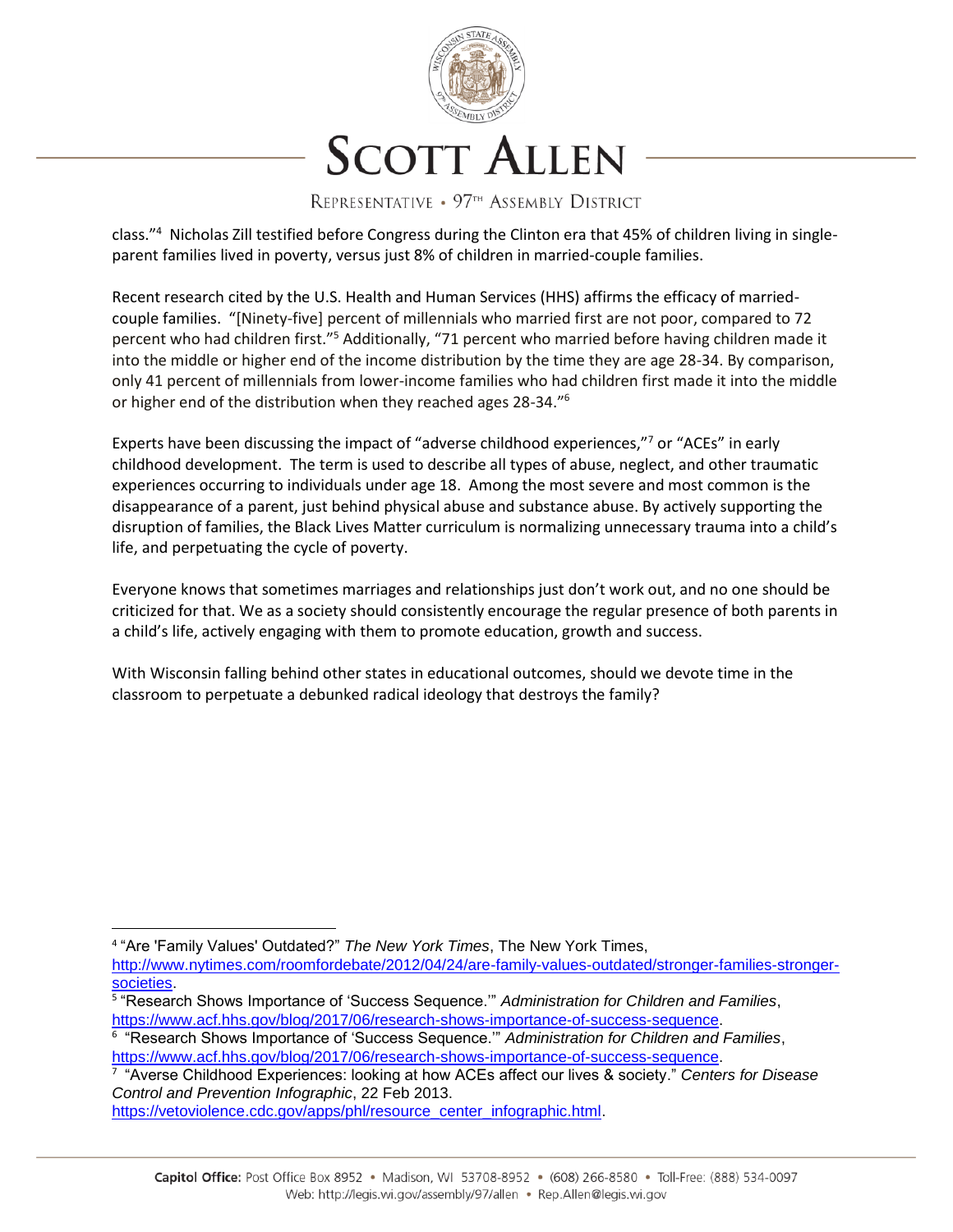

#### **Is your child truly empathetic?**

Parents, how would you feel if public schools were teaching your kids right-wing or left-wing ideologies? What if they were teaching your kids values that were inconsistent with what you would teach them?

Several months ago, a constituent contacted my office regarding curriculum used to teach about racism and discrimination. We conducted an open records request, and Madison Public Schools responded with these [materials.](https://drive.google.com/drive/u/0/folders/1LGslwJwhXvpVnDgw0uC-n794l6EGzpuH) Backed by the Black Lives Matter (BLM) movement the materials were produced and distributed by groups such as the Southern Poverty Law Center and the National Education Association (NEA).

Instructors are equipped with a variety of methods to utilize, such as emotional stress, shock, or desensitization, isolation, cross-examining pre-existing values, stripping the individual of normal defenses, and rewards. It's a system designed not for teaching analytical methods or concrete facts, but for brainwashing.<sup>8</sup>

Day One focuses on "Restorative Justice, Empathy and Loving Engagement." The materials recommend using cross examination techniques and stripping individual students of their emotional defense in classroom discussions. The worksheets claim to be "raising awareness" and "addressing tough topics." Interestingly, this method forces a child into emotional isolation, serves to undermine that child's individuality and contribution.

This day of introduction describes the principle of "empathy" as "engaging comrades with the intent to learn about and connect with their contexts." Comrades? In our vernacular, "comrade" is used to greet fellow socialists and communists. This isn't a right-wing conspiracy theory--it's the third definition provided by Oxford in a Google search.<sup>9</sup> Why does BLM utilize the language of the communist party?

The curriculum also attempts to address a principle that is described as "intergenerational," with the phrase "cultivating an intergenerational and communal network free from ageism." Communal network? Per Oxford, communal items or places are shared by all members of a community and are for common use. Is cultivating a communal network the first step towards abdicating ownership. Is this another sign of communist influence on the BLM curriculum? The activities seem to be influencing other ideals rather than quite simply educating children about racism in society.

Sharing and generosity are important American virtues and so is American individualism. The real question is: are parents aware of the values being taught in our public schools today? Do parents endorse the BLM curriculum?

 $\overline{a}$ 

<sup>8</sup> "Classroom Brainwashing." *Inside American Education: the Decline, the Deception, the Dogmas*, by Thomas Sowell, Free Press, 2003, pp. 34–69.

<sup>9</sup>[https://www.google.com/search?q=comrade&rlz=1C1GCEA\\_enUS861US861&oq=comrade&aqs=chrom](https://www.google.com/search?q=comrade&rlz=1C1GCEA_enUS861US861&oq=comrade&aqs=chrome..69i57.837j0j1&sourceid=chrome&ie=UTF-8) [e..69i57.837j0j1&sourceid=chrome&ie=UTF-8](https://www.google.com/search?q=comrade&rlz=1C1GCEA_enUS861US861&oq=comrade&aqs=chrome..69i57.837j0j1&sourceid=chrome&ie=UTF-8)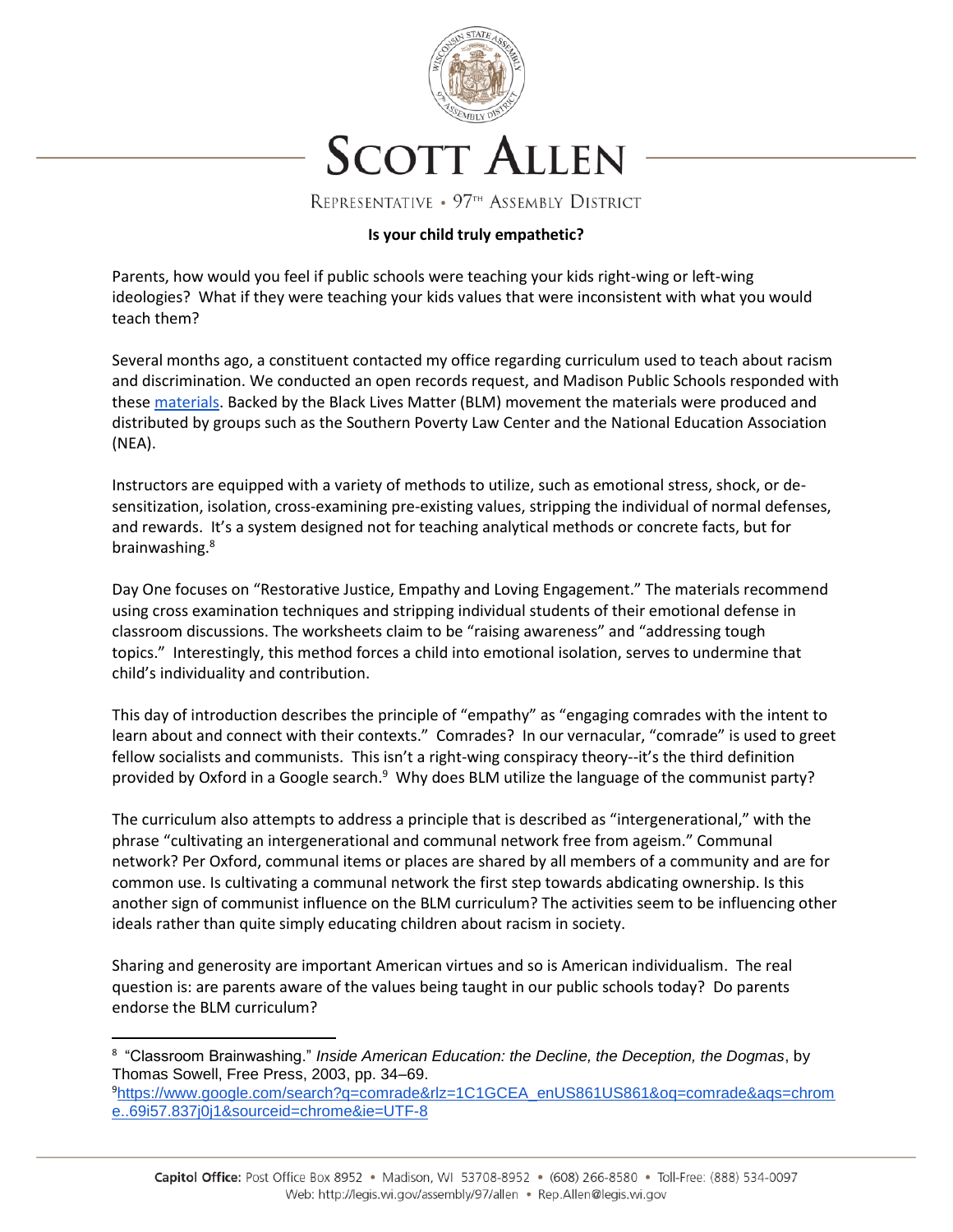

And what about empathy? How have we seen BLM exhibit empathy in the last several months? Think back to August when a BLM activist, under the cover of protesting injustice, beat a 72 year old Kenosha resident for protecting a business amidst the riots. Do you recall the activists who harassed business patrons in Washington DC? Let me jog your memory - after the shooting of Jacob Blake, protestors bullied several citizens eating out at a restaurant, and over Labor Day weekend elderly diners were harassed by BLM protestors in Pittsburgh. Why is it acceptable to beat someone in the name of justice? Or scream at a couple who are minding their own business? And how is that acting empathetically to someone's life and personal context?

Is BLM empathy only a one way street?

If parents want the schools to teach empathy, perhaps they might look for more credible authors on the subject.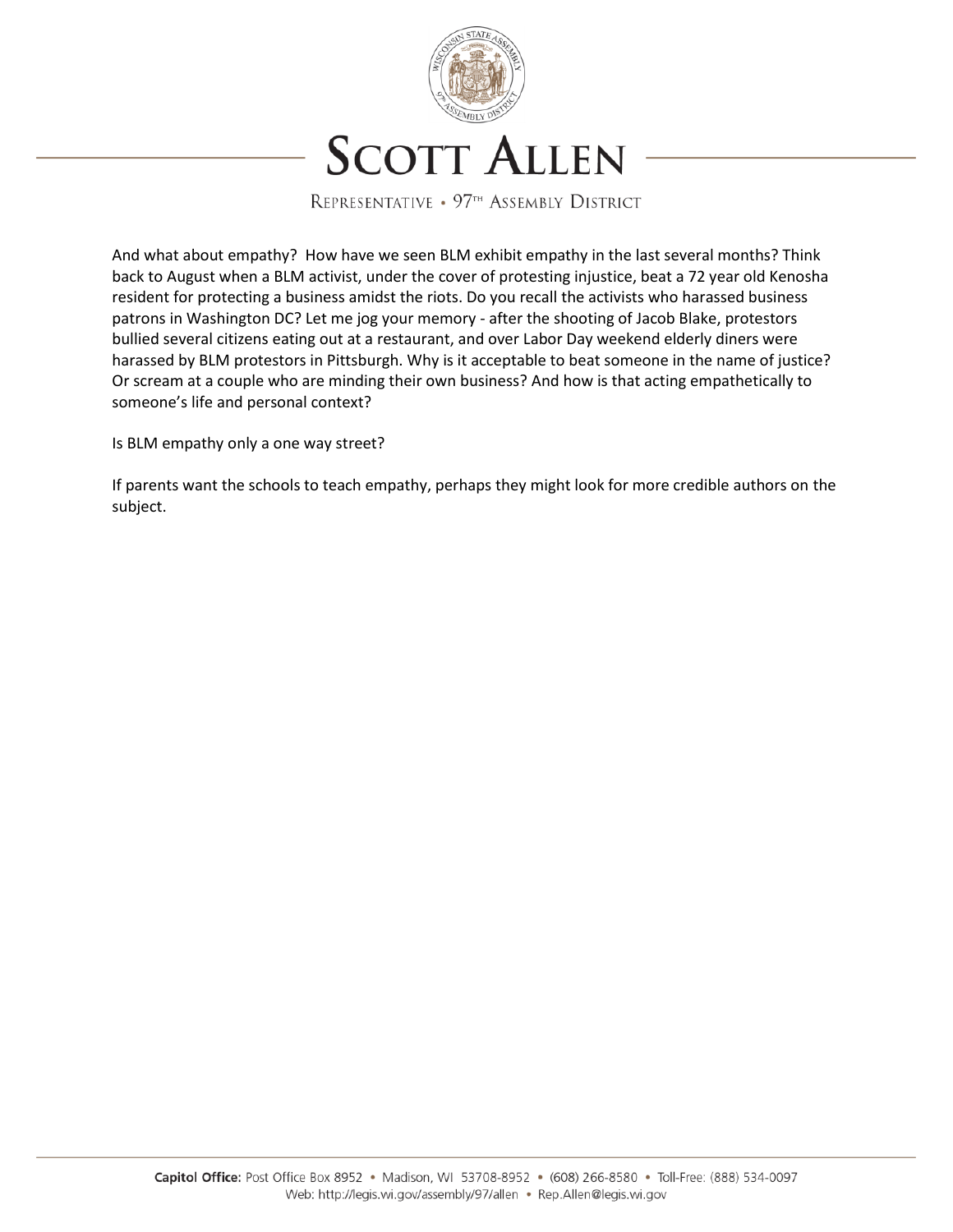

# **Let's Talk**

Parents, imagine a classroom where a teacher, in a position of power, made a student feel guilty in front of others, just because of the color of her skin?

Is it the role or responsibility of public education to provide racial sensitivity training?

Based on a constituent inquiry my office conducted an open records request, and Madison Public Schools responded with these [materials.](https://drive.google.com/drive/u/0/folders/1LGslwJwhXvpVnDgw0uC-n794l6EGzpuH) The materials have been produced by several organizations, and are distributed by the National Education Association (NEA).

Parents often assume their students are being educated effectively. The primary focus is traditionally on the basics of arithmetics, language arts, science, and history. In academic circles, however, the focus is often on "*affective education*," which is about developing student belief systems, emotions, and attitudes.

There are certainly areas where this could be seen as a scholarly benefit, such as in encouraging selfesteem through effort and accomplishment. Notably, however, it has always been a sacred purview of the parents to instill religious, philosophical, or political beliefs. As Thomas Sowell noted in *Inside American Education*, we have made a faulty assumption: that racism flows from homes into the schools, rather than from the school into our homes.

Having conversations about race in a multi-ethnic society like the United States may provide value to society. The real questions relate to the content of those conversations. Many programs on racial sensitivity are designed to make the white participants feel guilty, or to declare bedrock institutions as inherently racist, and by default, if you support the institution, you are declared a racist as well.

In a [pamphlet](https://drive.google.com/file/d/13Z-pFjnhbn702NtSWckpFeGCq8_3kAXU/view?usp=sharing) titled "Let's Talk," (created by the Southern Poverty Law Center) educators are encouraged to reduce prejudice, and improve intergroup relations. However, as illustrated on [Page 19](https://drive.google.com/file/d/13Z-pFjnhbn702NtSWckpFeGCq8_3kAXU/view?usp=sharing) of "Let's Talk", educators are encouraged to follow a chart to promote emotional safety in the classroom during difficult conversations. The strategy to deal with "guilt" instructs educators to "make sure that students are realistic in accepting responsibility primarily for their own actions and future efforts, even **while considering the broader past actions of their identity groups".** If there is "confusion or denial," teachers are trained to redirect students to "questions anchored in class content," because the student is operating from a "place of misinformation or ignorance."

Who is guilty? Who is confused? What does it mean to "accept responsibility while considering broader past actions"? How does reminding a student of their identity groups past actions create a space of emotional safety? Slavery, Jim Crow, Segregation? Are these the broader past actions that the Southern Poverty Law Center is hinting at? What responsibility do they want students to accept? Haven't the students learned about these actions in their history classes?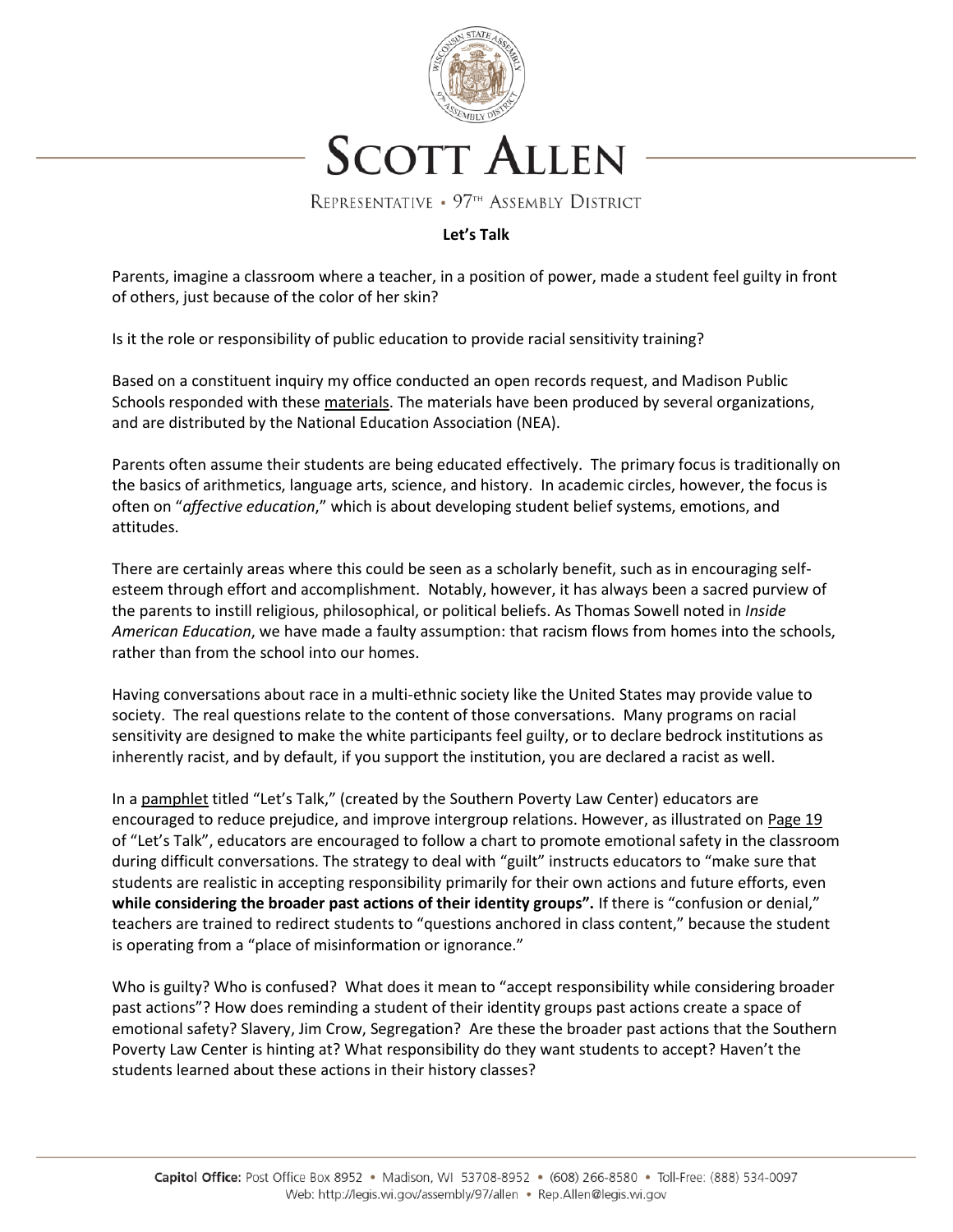

How does reminding students to accept responsibility for their identity groups foster diversity? If anything, this effort pits student groups against one another due to no fault of their own. Rather than utilizing valuable classroom time to teach students about the great achievements of African American's in America's history as well as the efforts undertaken on behalf of black Americans by many other races, the NEA and BLM efforts are perpetuating ideas that do nothing to move America forward during a time where we need it most. Rather than teaching diversity or tolerance, are they instead teaching division and demonization?

In my experience these kinds of conversations are sophisticated and are best suited for college age students or adults. To challenge teens and preteens who inherently are struggling with their own identity issues with these kinds of psychological techniques is simply to go beyond the purview of K-12 public education.

Do we really want BLM and public school educators messing with children's belief systems, self-identity emotions, and attitudes?

What is your child being taught in school?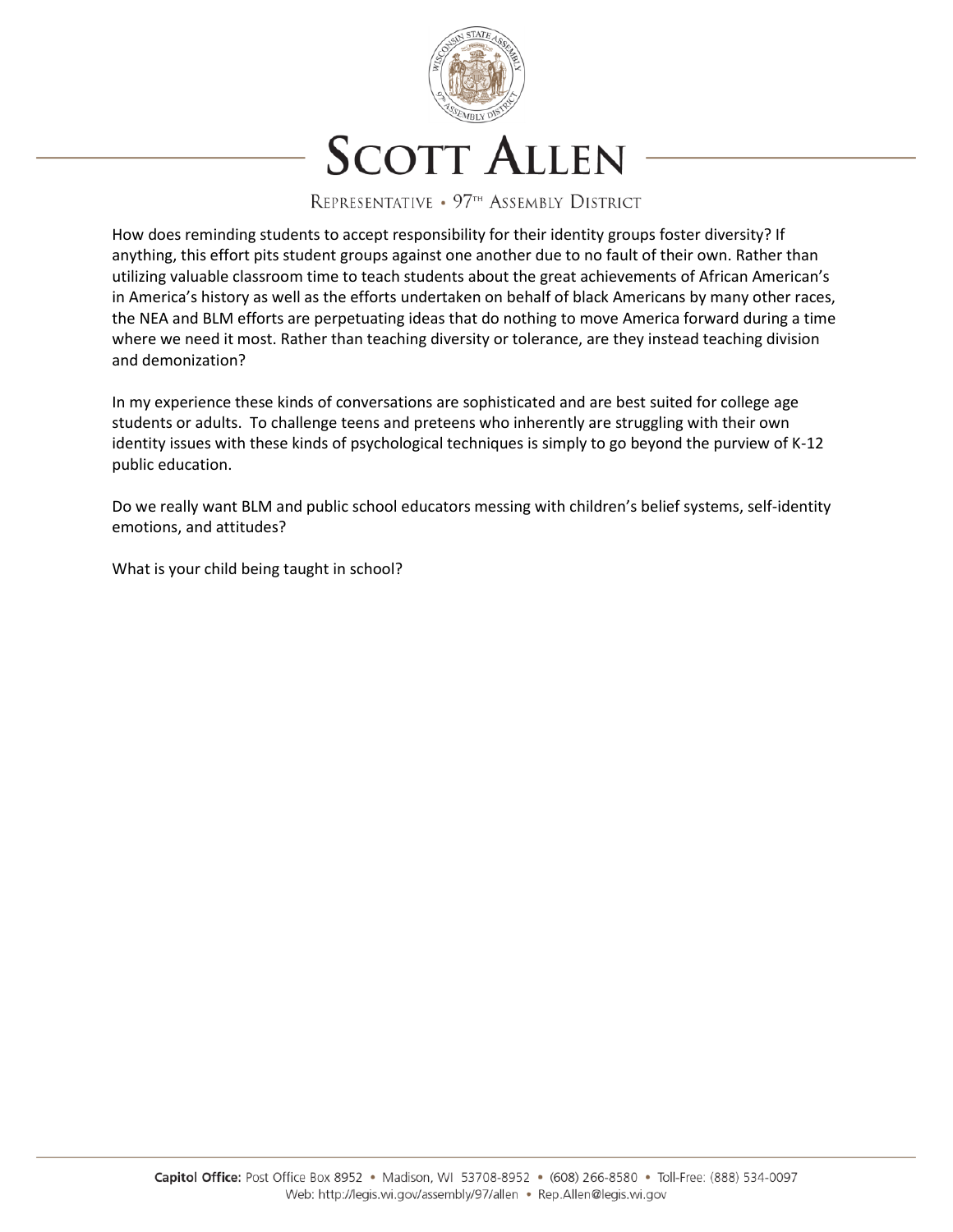

# **Biology or Political Ideology?**

One of the documents enclosed in the materials [used by Madison Public Schools in the 2019-2020](https://drive.google.com/drive/u/0/folders/1LGslwJwhXvpVnDgw0uC-n794l6EGzpuH)  [school year is](https://drive.google.com/drive/u/0/folders/1LGslwJwhXvpVnDgw0uC-n794l6EGzpuH) an Action Planner for Black Lives Matter at schools week. On Wednesday, the [theme](https://docs.google.com/document/d/1UT8kMI_kjw4mxECbKLWg2W8U9Mfc77yJq_iwB49tfVE/edit) is "Queer Affirming, Transgender Affirming, and Collective Value."

This information was obtained through an open records request by my office which was prompted by a constituent inquiry. The materials have been produced by several organizations, and are distributed by the National Education Association (NEA).

Impossible to miss among the teaching materials is the provided artwork, which you can view below. Prominently featured in each of the posters is the raised fist. This symbol, which has been used for decades is often associated with worker solidarity or black power. The juxtaposition of this symbol with gender and sexuality is a blatant attempt to unite political factions.

This past summer, the raised fist was used in protests across America. In one infamous scene, dozens of "peaceful protesters" surrounded a female restaurant patron and demanded she raise her fist in solidarity.<sup>10</sup>

The first poster features Malcolm Shanks, a self-described "Black, queer, anti-colonial gender-bender, socialist, etc." You can see a Twitter post of his below. Among his works are "[Decolonizing Gender: a](https://issuu.com/malcolm.shanks/docs/decolonzing_gender_zine)  [curriculum](https://issuu.com/malcolm.shanks/docs/decolonzing_gender_zine),"<sup>11</sup> coauthored with Khari Jackson. Shanks believes "gender binary" is just an "instrument of colonialism for 500" years, rather than a function of having XY or XX chromosomes as you may have been taught in your biology class.

The second poster features Ky Peterson. Peterson, a young Black transgender man, was tragically knocked unconscious and sexually assaulted. Waking up, Peterson shot and killed his attacker in selfdefense. Believing he would be mistreated by the police, Peterson apparently moved his attacker's body to prevent law enforcement from discovering his involvement. He was later convicted of involuntary manslaughter and sentenced to 20 years in prison.<sup>12</sup>

The final poster is a series of raised fists, and labeled "Collective Value."

 $\overline{\phantom{a}}$ 

Discussions of this topic are very personal, and should most often be taking place with a parent, relative, trusted guardian or pediatrician, a therapist, or a religious counselor guiding the conversation.

<sup>&</sup>lt;sup>10</sup> Guzman, Joseph. "Viral Videos Show Protesters Demanding DC Restaurant Patrons Raise Fists in Solidarity." TheHill, 26 Aug. 2020, thehill.com/changing-america/respect/513646-viral-videos-show-protesters-demanding-dc-restaurant-patrons-raise. <sup>11</sup> This "curriculum" was not provided by MMSD as part of the records request, and there is no indication it is used by MMSD. <sup>12</sup> Brydum, Sunnivie, and Mitch Kellaway. "This Black Trans Man Is in Prison for Killing His Rapist." Advocate.com. Last modified April 8, 2015[. https://www.advocate.com/politics/transgender/2015/04/08/black-trans-man-prison-killing-his-rapist.](https://www.advocate.com/politics/transgender/2015/04/08/black-trans-man-prison-killing-his-rapist)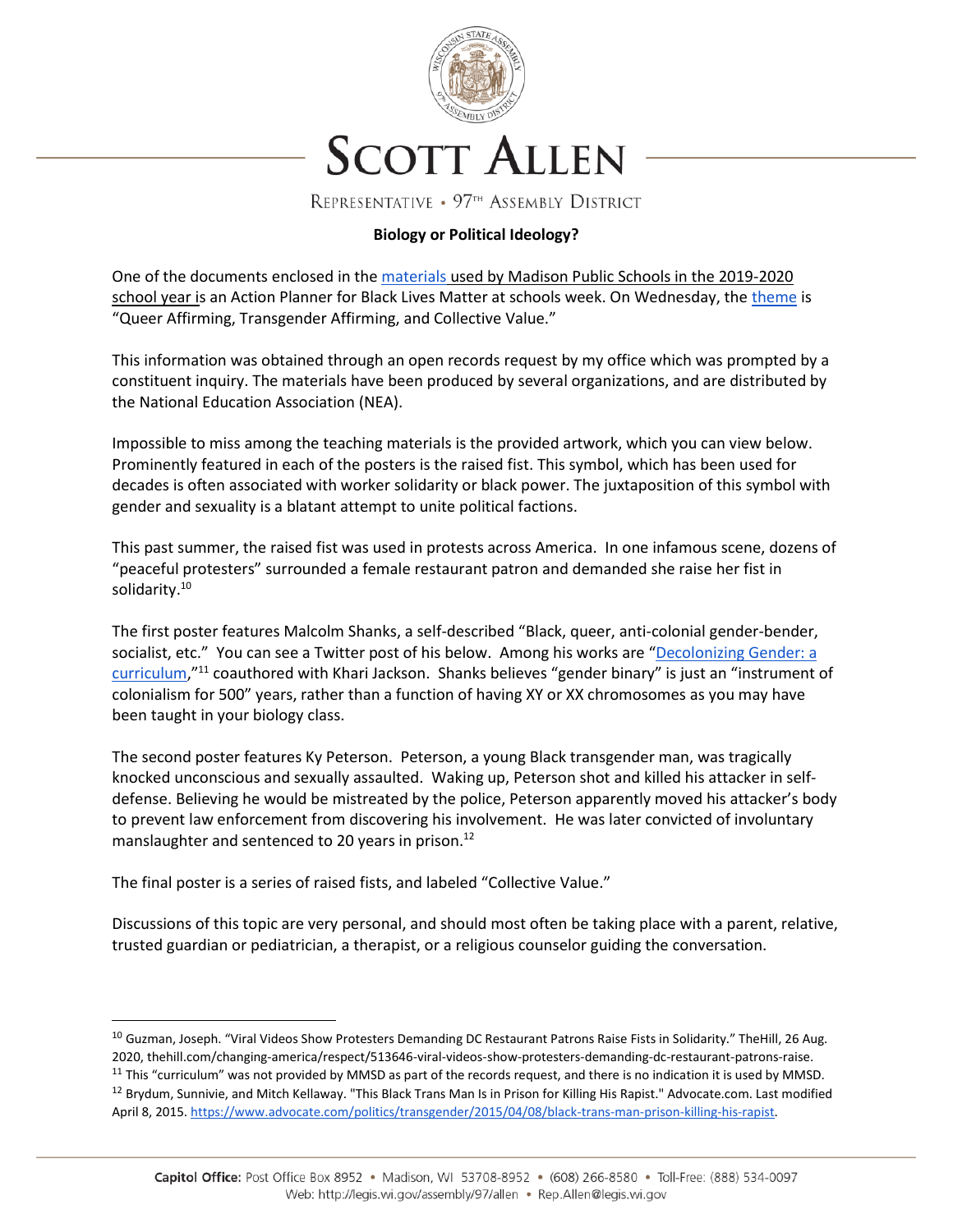

Parents, who should be teaching your child about gender and sexuality? Are your pupils going to get a scientific view, or a political viewpoint? What does gender and sexuality have to do with racism? And will studying these things improve student educational outcomes in measured areas?

More importantly, parents are you aware of this curriculum being taught to your children?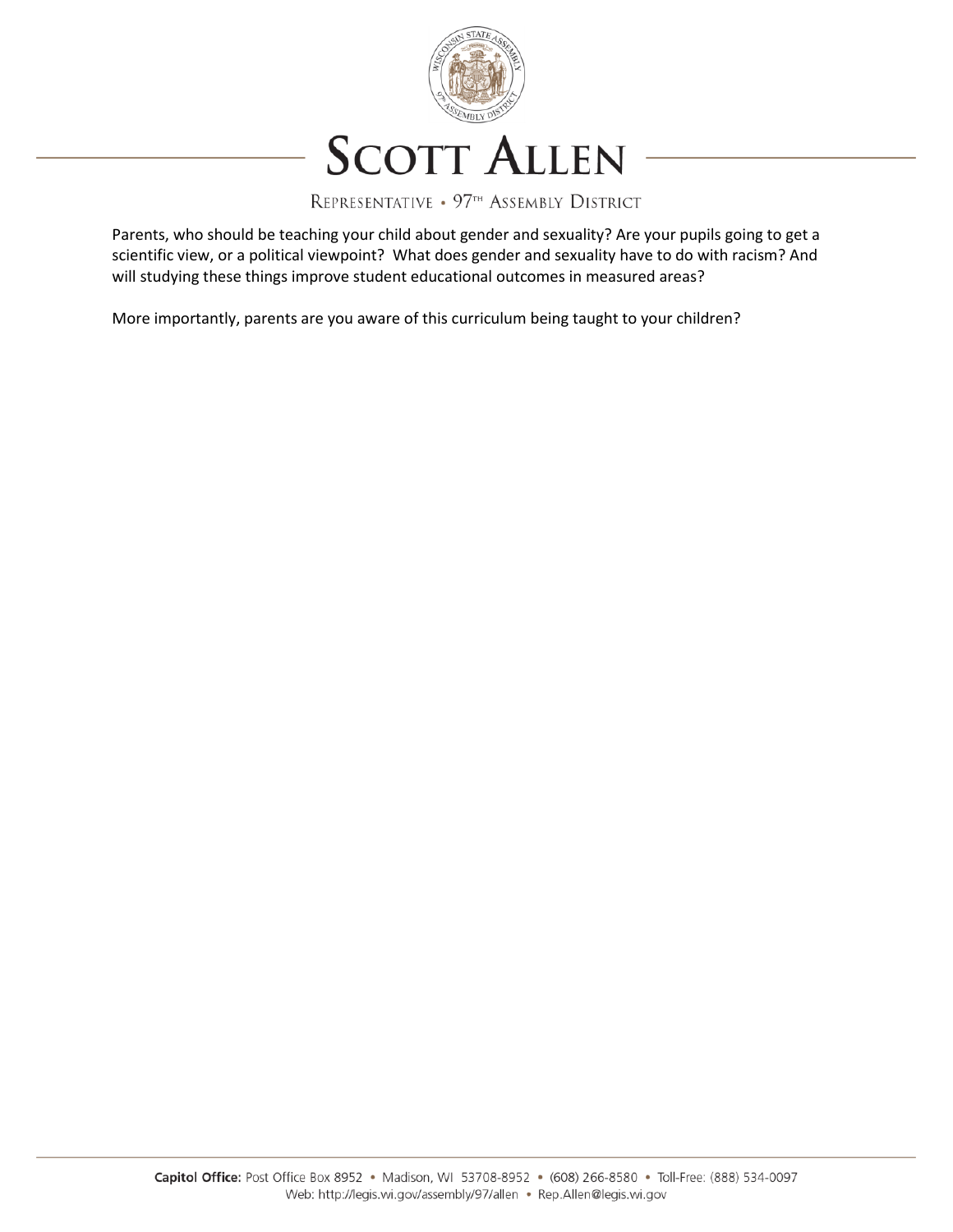

### **Globalism? Or Global Failure?**

A guiding principle revered by the Black Lives Matter organization is globalism. Written as "we see ourselves as part of the global Black family, and we are aware of the different ways we are impacted or privileged as Black people who exist in different parts of the world".

For years, American public and private schools have lagged behind the rest of the world in reading, math and science proficiency scores.<sup>1314</sup> The United States has consistency ranked behind countries such as South Korea, Singapore and Canada, and all the while our education establishment has been controlled by the liberal elite.

Over time a once purposeful system designed to provide knowledge and tangible skill sets has taken on a far more social and cultural role.<sup>15</sup> American public schools and educators have, to a significant degree, become tools, used not for the purposes of advancing the abilities of our students, but for re-designing social norms and perhaps radicalizing younger generations. According to the Foundation for Economic Education, the cultural agenda is "an unavoidable, and perhaps insurmountable, failure of governmentrun education".<sup>16</sup>

Parents, do you really want a government agenda steering your child into a predetermined social mold and globalist world view?

The American ethic has been distinctly individualistic. This is evident in the language of our founding documents with concepts revealed such as natural laws, individual relationships with our Creator who alone can bestow inalienable rights such as liberty, and that government power ought to be limited to guard against tyranny. One might be hard-pressed to find the ideals of globalism articulated by any of our founders.

Yet today, our educational institutions and leaders, perhaps ashamed by American exceptionalism, are indoctrinating our students, at taxpayers expense, to believe that we need to be more concerned with the welfare of the global community than our own economic growth and success. These values-based

l

<sup>&</sup>lt;sup>13</sup> Moriah Balingit, Andrew Van Dam. "U.S. Students Continue to Lag behind Peers in East Asia and Europe in Reading, Math and Science, Exams Show." *The Washington Post*, WP Company, 5 Dec. 2019, [www.washingtonpost.com/local/education/us-students-continue-to-lag-behind-peers-in-east-asia-and](http://www.washingtonpost.com/local/education/us-students-continue-to-lag-behind-peers-in-east-asia-and-europe-in-reading-math-and-science-exams-show/2019/12/02/e9e3b37c-153d-11ea-9110-3b34ce1d92b1_story.html)[europe-in-reading-math-and-science-exams-show/2019/12/02/e9e3b37c-153d-11ea-9110-](http://www.washingtonpost.com/local/education/us-students-continue-to-lag-behind-peers-in-east-asia-and-europe-in-reading-math-and-science-exams-show/2019/12/02/e9e3b37c-153d-11ea-9110-3b34ce1d92b1_story.html) [3b34ce1d92b1\\_story.html](http://www.washingtonpost.com/local/education/us-students-continue-to-lag-behind-peers-in-east-asia-and-europe-in-reading-math-and-science-exams-show/2019/12/02/e9e3b37c-153d-11ea-9110-3b34ce1d92b1_story.html)

<sup>14</sup> DeSilver, Drew. "U.S. Academic Achievement Lags That of Many Other Countries." *Pew Research Center*, Pew Research Center, 21 Aug. 2020, www.pewresearch.org/fact-tank/2017/02/15/u-s-studentsinternationally-math-science/.

<sup>15</sup> Hood, John. "The Failure of American Public Education: John Hood." *FEE Freeman Article*, Foundation for Economic Education, 1 Feb. 1993, fee.org/articles/the-failure-of-american-public-education/.

<sup>16</sup> Hood, John. "The Failure of American Public Education: John Hood." *FEE Freeman Article*, Foundation for Economic Education, 1 Feb. 1993, fee.org/articles/the-failure-of-american-public-education/.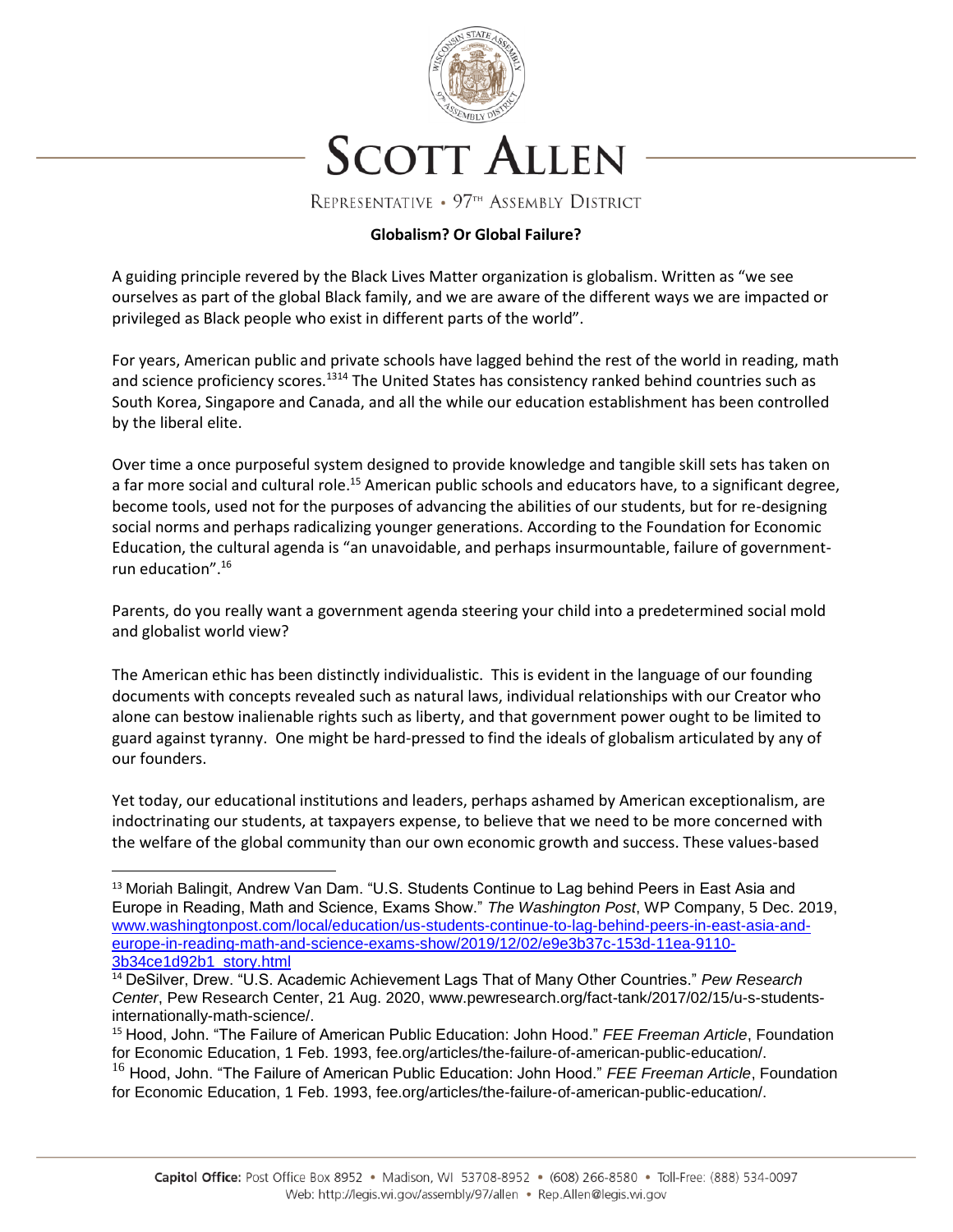

REPRESENTATIVE • 97<sup>TH</sup> ASSEMBLY DISTRICT

conversations may not even be part of elected school board agendas, but rather are being pushed into our schools by educational bureaucrats.

For so much discussion about privilege, it appears that children in the United States are much less privileged than the rest of the world when it comes to early and elementary education. We continue to sink funding into the education system with dismal results compared to our global competitors. It is clear that US school systems need to focus more on math and science rather than social ideologies.

We might have taken our eye off the ball. While liberal education elites have steered us to globalism, we have fallen behind in the academic pursuits that matter most. We need to engage in our students' curriculum to get us back on track. Parent-steered education is a good place to start.

Parents, you need to know what your child is learning in school.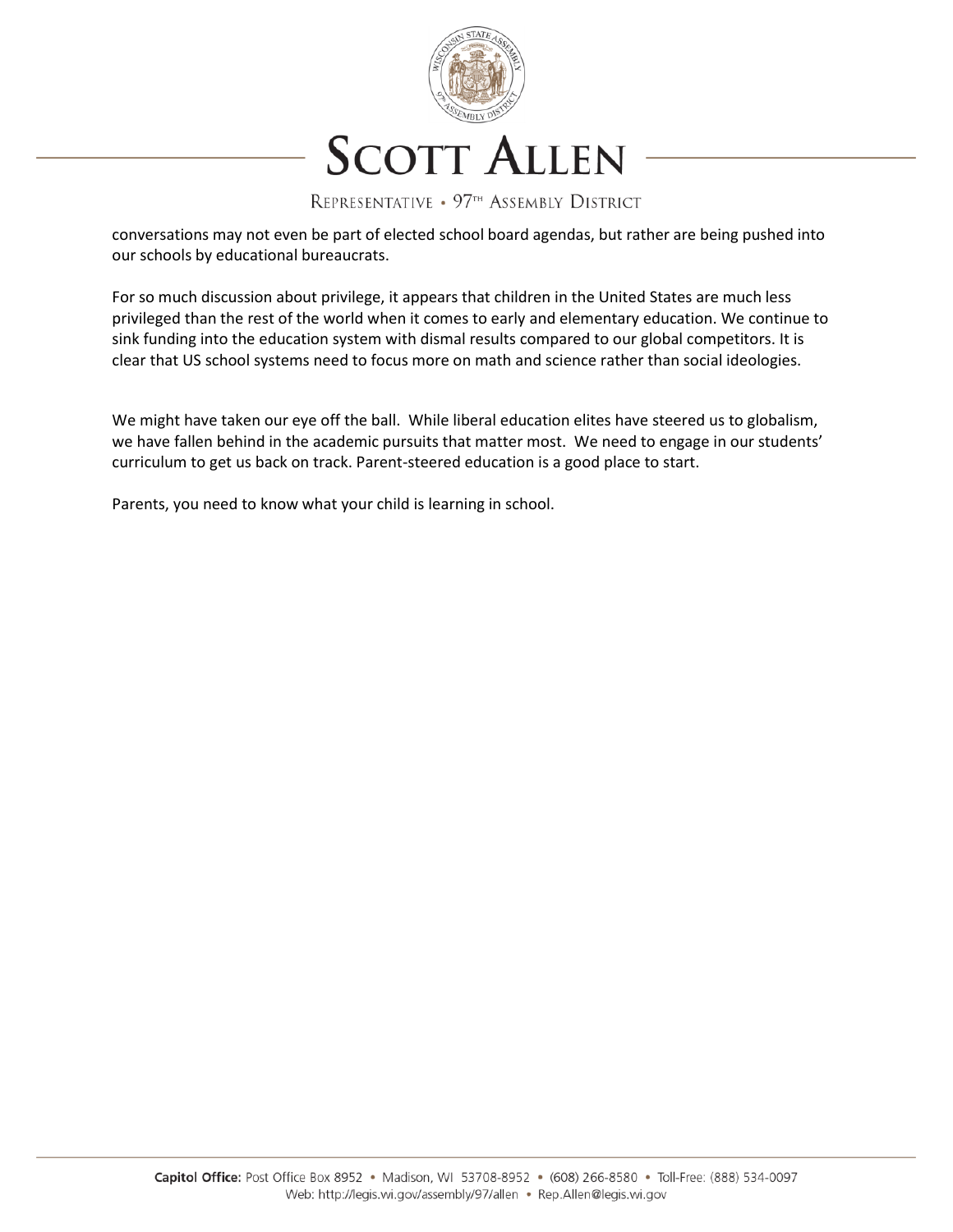

### **Unapologetically Unifying**

Black History Month has been celebrated during the month of February annually since 1976. It is a disservice to not honor black history and culture every month of the year. Our regular K-12 curriculum should include contributions made by black Americans in all fields: business, literature, music, math, science, civics, and government, and not limit it to a single month. It is time to come together, celebrate American accomplishments, and appreciate the diversity of the American experience.

Black is beautiful. Let's celebrate black culture, honor the black experience, and restore America. Restoration is the act of returning something to a former owner, place, or condition. In today's cultural context it is about going out of our way to refresh our values and build relationships. It is about purposeful celebration, providing support on an individual and community-wide level, and that each individual is worthy of respect.

Celebrating black lives, contrary to what political groups or the media might suggest, is a concept independent of the political organization, Black Lives Matter (BLM), which advocates a socialist agenda for America. The BLM in schools curriculum clearly expresses the ideals of communism.

For example, in a prompt for middle and high school students surrounding the BLM principles, a teacher is guided to ask the question "Have you encountered anyone critical of the Black Lives Matter movement or responds in a negative, defensive way?" The implication is that if you are critical of BLM or its efforts, then, somehow, you do not respect black people. And how appropriate is it to ask students to expose their political beliefs? What if they prefer to keep them to themselves?

The principle of Unapologetically Black, content of Black Lives Matter education [material,](https://drive.google.com/drive/u/0/folders/1LGslwJwhXvpVnDgw0uC-n794l6EGzpuH) culminates the ideals, goals, and justification the organization uses to indoctrinate our children. Unapologetically Black has a "kid-friendly" definition, written as "the affirmation that Black Lives Matter and that our love, and desire for justice and freedom are prerequisites for wanting that for others. These principles are the blueprint for healing and do not include nor do they support ignoring or sanitizing the ugliness and discomfort that comes with dealing with race and anti-race issues."

Blueprint for healing? These principles, culminated together, are a blueprint for destruction and anarchy. On October 7, vandalism by supporters of the Black Lives Matter movement again took place. This time in Wauwatosa, WI.<sup>17</sup> Rather than choosing to engage in peaceful, fruitful discussion, the BLM movement continues to place blame and perpetuate violence. On October 26th the streets of Philadelphia again exploded in violence and looting. The BLM movement is intentionally confrontational.

It does not seem to be about uniting Americans for the cause of racial cohesiveness. Just yesterday, Oct 28th, a group of Jewish men standing in solidarity with BLM protesters in Philadelphia were verbally

l

<sup>17</sup> Pilarski, Karen. "Wauwatosa Community Unites To Clean Up After Unrest." *Wauwatosa, WI Patch*, Patch, 8 Oct. 2020, patch.com/wisconsin/wauwatosa/wauwatosa-community-unites-clean-after-unrest.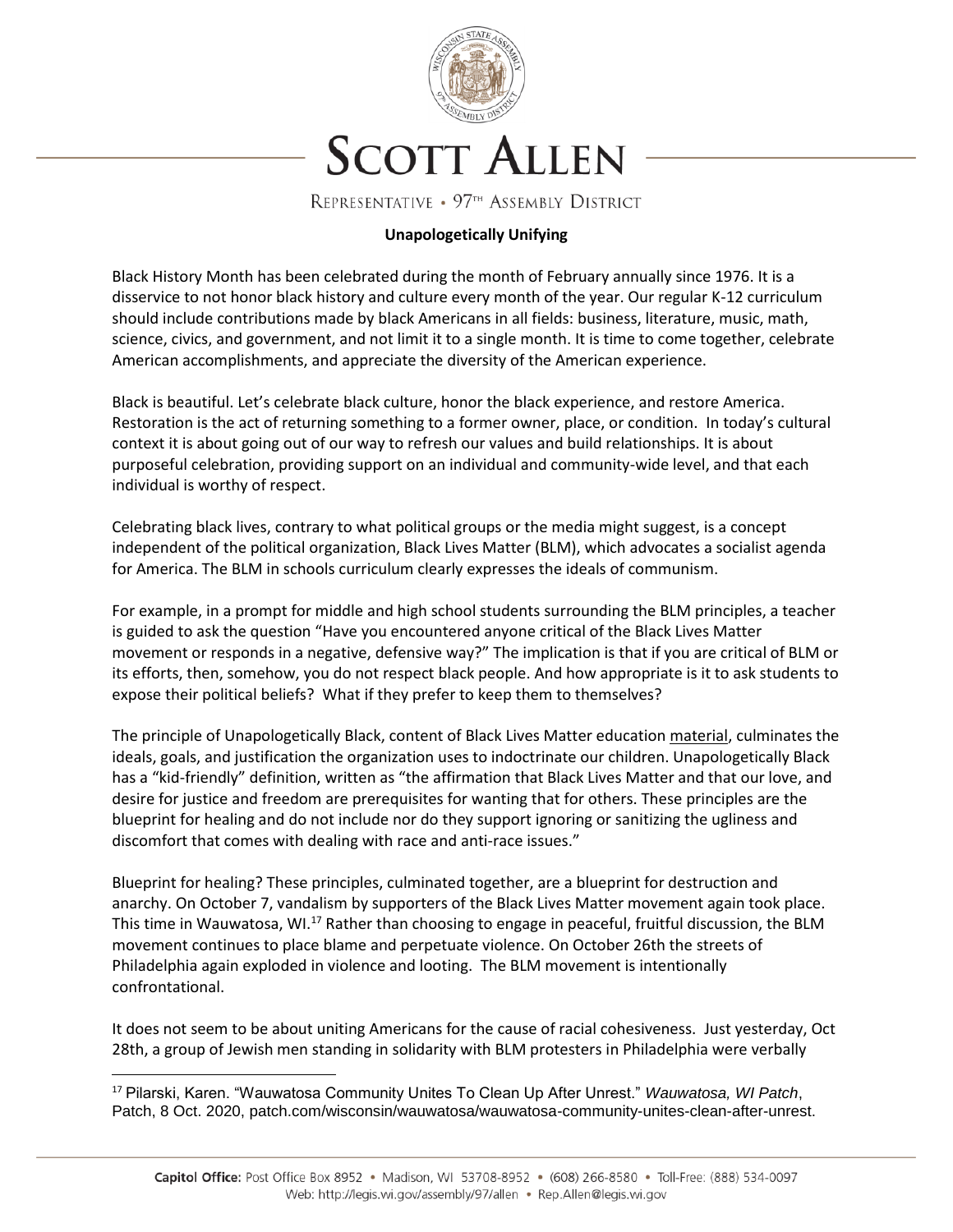

harassed and violently chased away.<sup>18</sup> A true movement for unification would welcome all colors and creeds to march together.

BLM's protests are not about people getting along, they are about fueling the passions of people to create a social revolution. Supporters of BLM's left-wing communist ideology continue to cause destruction both in the physical sense as well as destruction of the connectivity that many civil rights activists, such as Martin Luther King, Rosa Parks, James Farmer and Roy Wilkins, have worked so hard to create.

During this pivotal time in our state and nation's history, it is prudent to recall the actions and ideologies of 20th century Civil Rights activists. During the height of the Civil Rights Movement in the 1960s, many leaders were practitioners of nonviolent civil disobedience as practiced by Gandhi.<sup>19</sup> Many also pursued legislative activism, actively opposing the militancy that was represented by the Black Power movement, $20$  a militancy that continues to be represented by the raised fist icon used in BLM curriculum materials.

The BLM organization is about much more than race relations in American today. BLM actively promotes a socialist agenda to our children as an attempt to indoctrinate the next generation of leaders. Parents, we cannot let our children's minds be led down the path of socialism, a path that ultimately leads to poverty, government dependence, and economic depression. As Abraham Lincoln once said: "America will never be destroyed from the outside. If we falter and lose our freedoms, it will be because we destroyed ourselves."

In today's world, there are many people who are ready and willing to learn, understand and talk about racial issues. Discussions of race do not have to be ugly and divisive. There are many beautiful things that can come to fruition from a productive discussion on race. Many of the people who want to learn more about race may well have been turned off by the many BLM protests and riots across the nation. Our colleagues, neighbors, and friends may well have been privileged from birth but do genuinely care about racial fairness.

We can lift up and celebrate blackness without condemning whiteness. We can have conversations about race without guilt or shame being critical elements of the conversation. We can and should

 $\overline{a}$ 

<sup>18</sup> Brown, Lee. "BLM Mob Violently Chases Jewish Men Showing 'Solidarity' at Philadelphia Protest." *New York Post*, New York Post, 29 Oct. 2020, nypost.com/2020/10/29/blm-mob-violently-chases-jewish-menat-philadelphia-protest/.

<sup>19</sup> Severo, Richard. "James Farmer, Civil Rights Giant In the 50's and 60's, Is Dead at 79." *The New York Times*, The New York Times, 10 July 1999, [www.nytimes.com/1999/07/10/us/james-farmer-civil-rights](http://www.nytimes.com/1999/07/10/us/james-farmer-civil-rights-giant-in-the-50-s-and-60-s-is-dead-at-79.html)[giant-in-the-50-s-and-60-s-is-dead-at-79.html.](http://www.nytimes.com/1999/07/10/us/james-farmer-civil-rights-giant-in-the-50-s-and-60-s-is-dead-at-79.html)

<sup>20</sup> "NAACP History: Roy Wilkins." *NAACP*, www.naacp.org/naacp-history-roy-wilkins/.